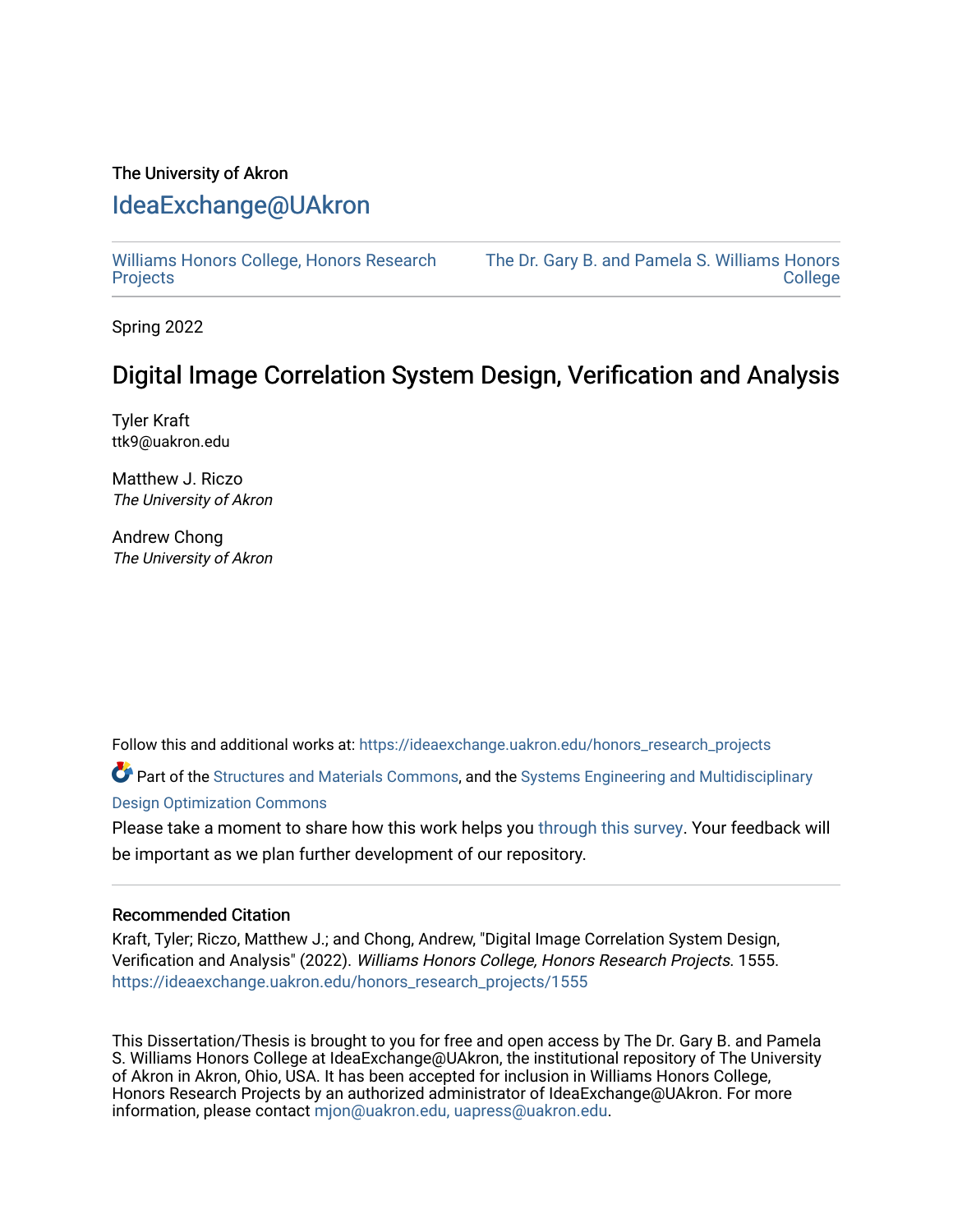

# DIGITAL IMAGE CORRELATION SYSTEM DESIGN, **VERIFICATION AND ANALYSIS**

By

Andrew Chong

Matthew Riczo

**Tyler Kraft** 

Final Report for 4600:480-001 Senior/Honor Design, Spring 2022

Faculty Advisor: Dr. Manigandan Kannan

Faculty/Honors Advisor: Dr. Scott Sawyer

Faculty/Honors Reader 1: Dr. Gregory Morscher

Syramond

1 May 2022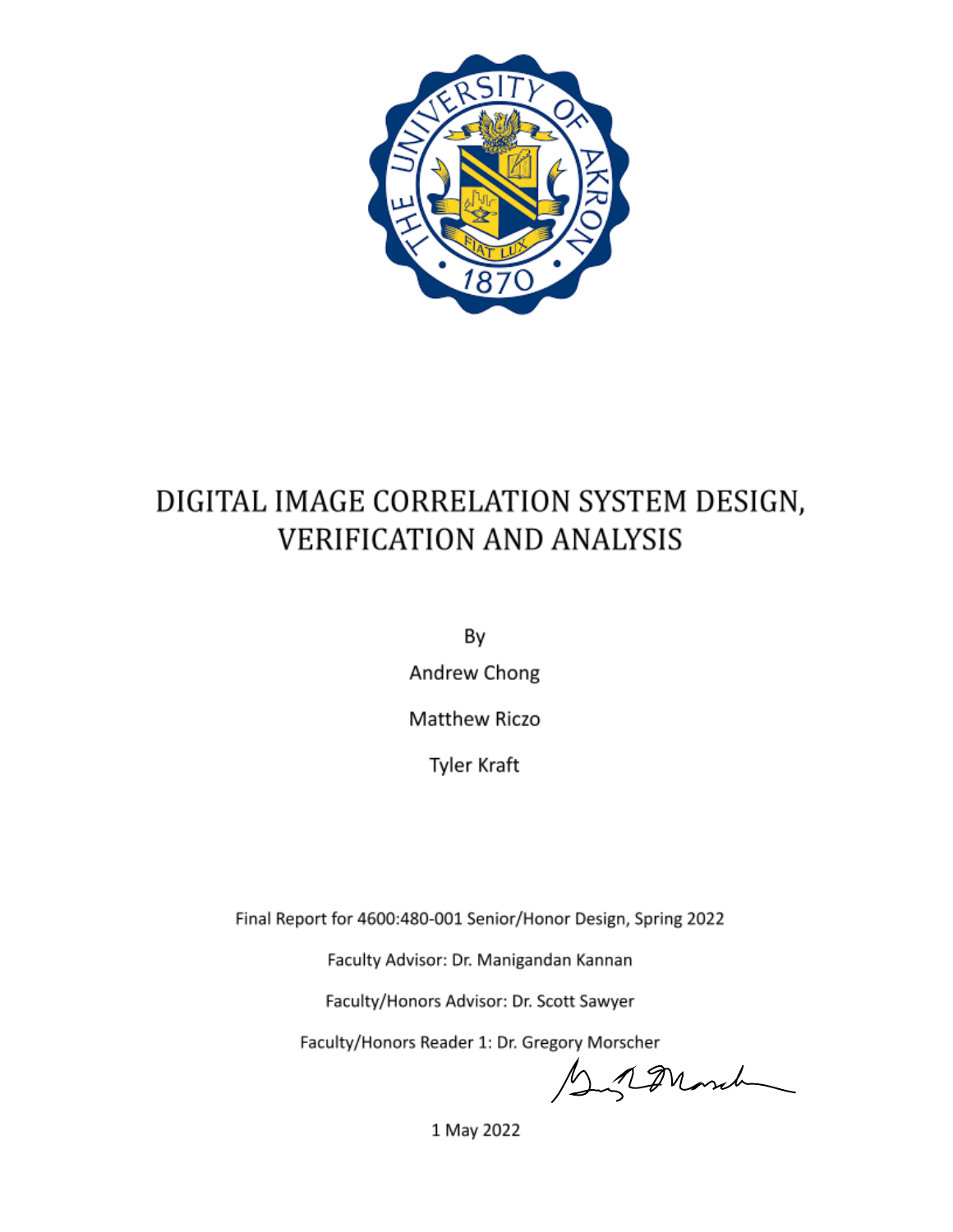## **Abstract**

Two dimensional digital image correlation provides an accurate and effective way to capture strain data on test sections with unusual or oblique geometries. The system requires a camera to record video footage, alignment fixtures and software to convert the footage into strain values. The system works by capturing the video footage of a specific portion of the specimen and comparing the movement of selected pixels. This is all done in the software GOM Correlate and **Tracker** 

This test document outlines the setup, procedure, and validation steps to fulfill this goal. The setup involves a camera, tripod, blue lighting, and laser distance measurers. Then we discuss the steps to take once your video has been captured to postprocess. The process of setup, running a test, and analyzing the video was a system developed from scratch and required continuous improvement. Finally, once our system was verified as a class B extensometer, we were able to obtain real displacement data on a test specimen and correlated it with material data to present a real-world application. The result of this project is a fully functioning and adaptable digital image correlation system that LTA Galactic can utilize for testing purposes. The final presentation will be a full explanation on the system, how it works, the tests we've run with it to verify accuracy and the error analysis.

## **1. Introduction**

#### **Digital Image Correlation Basics**

Two-Dimensional digital image correlation has huge advantages over traditional methods of capturing strain. Currently there are many ways to capture strain for testing purposes. These methods include strain gauges, external gauges, and laser extensometers. Each of these methods has pros and cons when it comes to ease of use, accuracy, and cost. The working principle of each one also is different which provides different ways of calculating error. Below, I will explain the current work done in the field of strain capturing technology.

"A strain gauge works on the principle of electrical conductance and its dependence on the conductor's geometry. Whenever a conductor is stretched within the limits of its elasticity, it doesn't break but gets narrower and longer. Similarly, when it is compressed, it gets shorter and broader, ultimately changing its resistance" [1]. The most common and inexpensive way to capture strain on a specimen is using a strain gauge. They physically attach to the test specimen and are readily available and inexpensive. However, strain gauges do have some limiting factors that inhibit them and make them not the best option. Strain gauges are very sensitive to temperature and need to be calibrated regularly. But the largest inhibiting factor is the manual application and the fact that they need to be applied in a triangular pattern. This usually means it requires many strain gauges to capture all planes of motion during testing. A method of capturing strain that utilizes much better technology and accuracy is the laser extensometer. They are easy to set up, easy to test with and require very little preparation or costs

once purchased. The limiting factor of a laser extensometer will be the small gauge length. The gauge length is the section in which the extensometer will be capturing material strain. The laser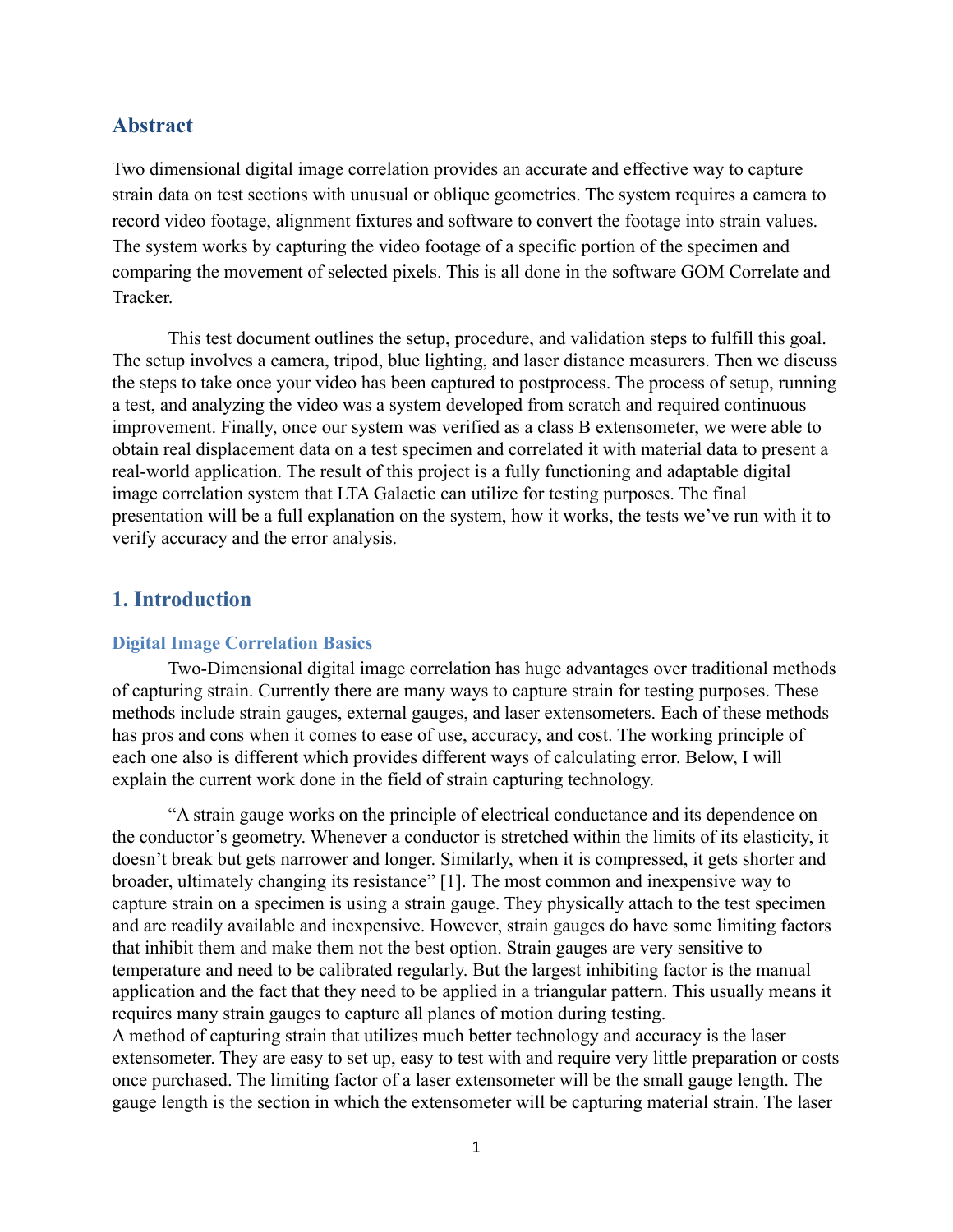extensometer will typically not be able to be utilized on specimens with large gauge lengths or on specimens that are obscure geometries like netting.

## **DIC System Revision Background**

After validation attempts of our system using real test samples, we have decided to update and improve our system. For our DIC system to accurately capture displacements, our current camera (Canon EOS R5) will not be the best solution. Graftek sells testing grade cameras at relatively low prices that possess high resolution for point tracking and lens to help eliminate barrel lens distortion. This camera has excellent resolution which will enable us to capture the points of interest and the lens has a high focal length more precisely which minimizes the barrel distortion.

The first system our team created had many small compounding issues that cascaded into errors during use. Our new system had much emphasis placed on accuracy and alignment to ensure no off-angle measurements were occurring and that we would obtain the highest quality results. The following report is organized as follows. Background into the first system created the shortcomings of the system and test data to prove it, the new system created the procedure to use the new system, verification data of the new system and finally the "real-world" use of the system to validate test specimen displacements.

## **Design**

Overview: the following flow chart (Figure 1) is a tool used to organize the entire senior design project. A project with many facets and areas of work to be completed requires visuals and charts.



Figure 1. Flow Chart for organizing Senior Design Project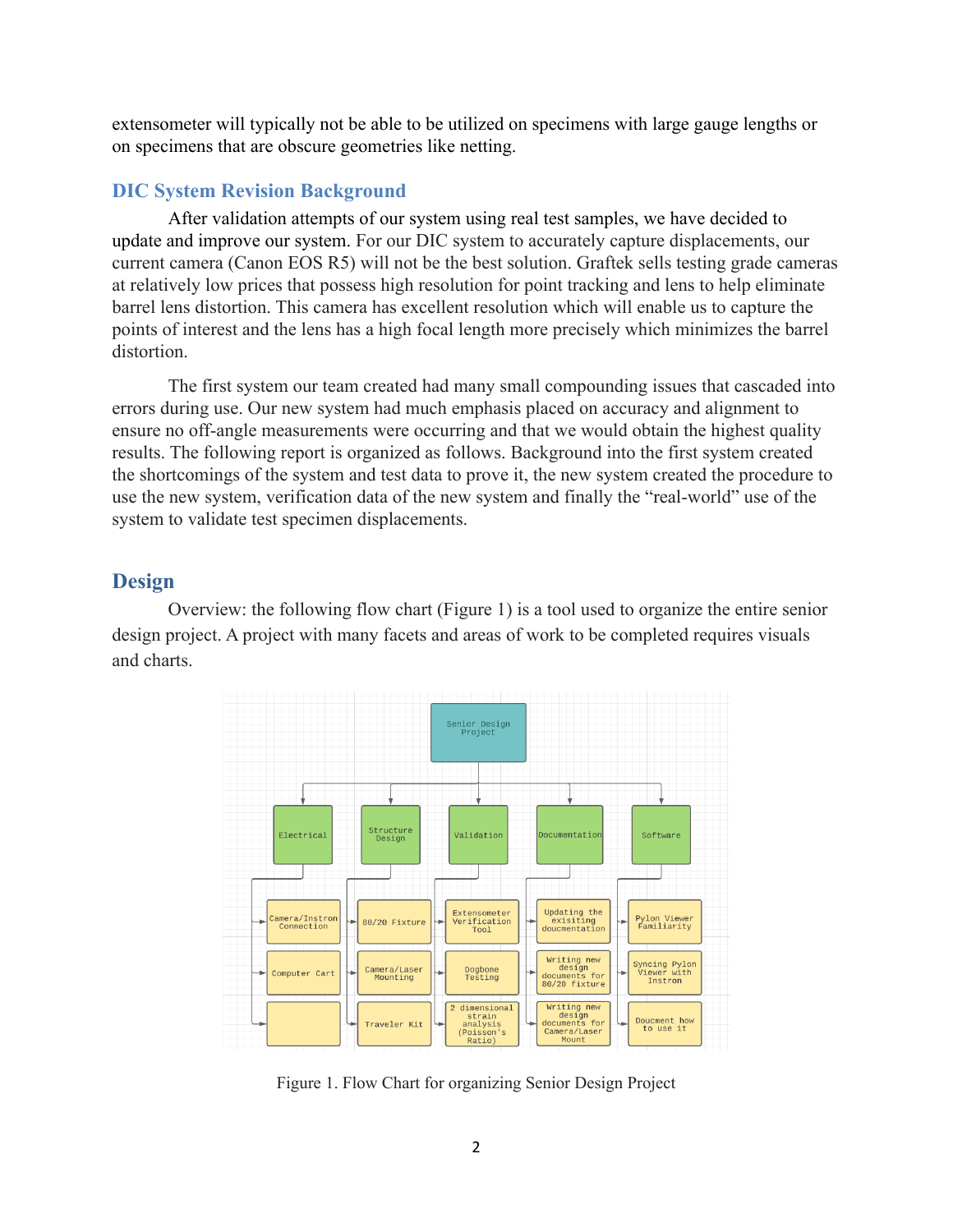## **Conclusion**

Our DIC design project accomplished many of the goals we set out to achieve. It is able to capture displacement data to a class B extensometer validating its use for testing in our company. The system was able to capture strain data on Aluminum dog bones and novel materials and translate the data into a software for our test engineers and designers to use. We are also able to find the limitations of our DIC system.

The limitation of our system, when utilizing Tracker software, is confined to larger displacements. Tracker software cannot accurately track small displacements witnessed on small displacement specimens. GOM Correlate is able to track these small displacements so it's recommended to use this software for smaller displacement specimens. Alternatively, one could use strain gauges or other strain devices.

### **5.1 Accomplishments**

Our DIC system is a verified class B extensometer. This allows our company LTA to use the system knowing the error is relatively low. We're able to capture strain on specimens much larger and oddly shaped that do not fit inside test frames or experience non-uniform strain patterns.

## **5.2 Uncertainties**

Like any extensometer system, there is uncertainty and error in the calculations and the system. Most of the error present in the system derives from human error. Tracker software requires human intervention to use and gather strain measurements from. Therefore it is very important to have proper training and accurate placement of calibration dots used in software.

#### **5.3 Ethical considerations**

There are not many ethical considerations present in this project. This system provides a large benefit to LTA and to the work engineers pursue.

#### **5.4 Future work**

For the future, our company LTA will be able to successfully use our DIC system for a variety of applications. Large scale systems can have point tracking capabilities and we'll be able to provide the design engineers accurate data. Much could be improved upon for the future though. One improvement is our laptop computer cart we created. The computer has much less RAM and Storage than what is desired for longer test runs, and the computer isn't able to process the large file sizes that those test runs output. Another improvement could be purchasing another camera or lens. Some microscopic lens' could capture the smaller displacements that are exhibited by metals or stiff materials. Or a lens with a large focal length could be used for a larger system where test specimens are on a larger magnitude (six-twenty ft in length). Lastly, more research into camera operation and parameter optimization could make a huge impact on the exporting and quality of data capturing. Our team has little background and experience in camera